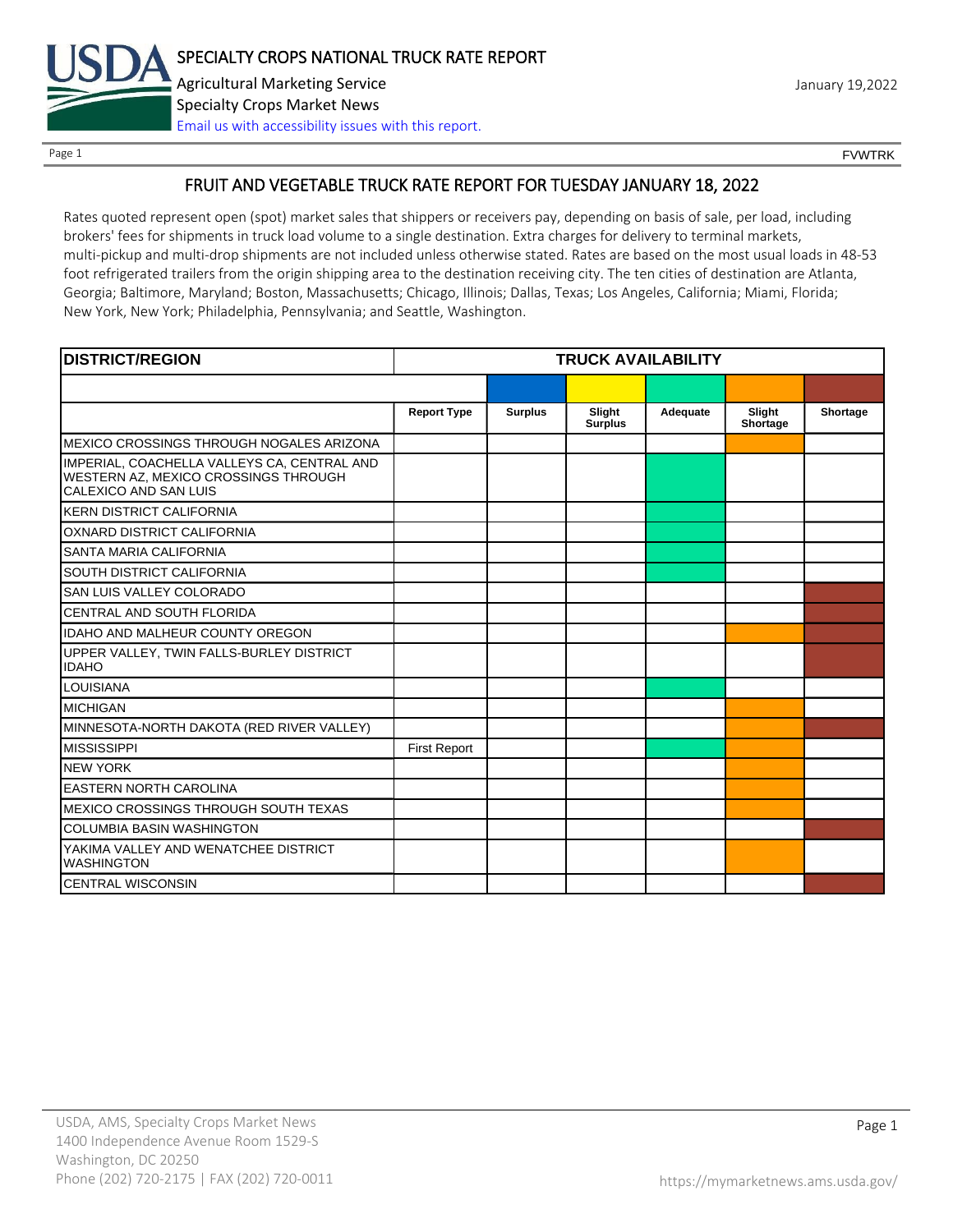

Page 2 FOUNTRK CONTROL CONTROL CONTROL CONTROL CONTROL CONTROL CONTROL CONTROL CONTROL CONTROL CONTROL CONTROL CONTROL CONTROL CONTROL CONTROL CONTROL CONTROL CONTROL CONTROL CONTROL CONTROL CONTROL CONTROL CONTROL CONTROL

## PRICES FOR TUESDAY JANUARY 18, 2022

In areas where rates are based on package rates, per-load rates were derived by multiplying the package rate by the number of packages in the most usual load in a 48-53 foot trailer.

## PERCENTAGE OF CHANGE FROM TUESDAY JANUARY 11, 2022 SHOWN IN ()

## MEXICO CROSSINGS THROUGH NOGALES ARIZONA

## --BEANS, ROUND GREEN TYPE, CORN, SWEET, CUCUMBERS, EGGPLANT, GRAPEFRUIT, HONEYDEWS, ORANGES, SQUASH, TOMATILLOS, TOMATOES, TOMATOES, CHERRY, TOMATOES, GRAPE TYPE, TOMATOES, PLUM TYPE AND WATERMELONS

|                 | RANGE       | <b>MOSTLY</b> |         |
|-----------------|-------------|---------------|---------|
| Slight Shortage | 6400-7800   | 6700-7000     | $(-12)$ |
| Slight Shortage | 9200-10500  | 9300-9600     | (-3)    |
| Slight Shortage | 10500-12000 | 10500-11000   | $(-7)$  |
| Slight Shortage | 6300-7600   | 6600-6900     | (-3)    |
| Slight Shortage | 3800-5000   | 4000-4300     | $(-14)$ |
| Slight Shortage | 1800-2200   | 1900-2100     | (-5)    |
| Slight Shortage | 8300-9400   | 8400-8700     | (-3)    |
| Slight Shortage | 9600-11200  | 10000-10300   | (-3)    |
| Slight Shortage | 9500-10700  | 9600-9900     | (-3)    |
|                 |             |               |         |

IMPERIAL, COACHELLA VALLEYS CA, CENTRAL AND WESTERN AZ, MEXICO CROSSINGS THROUGH CALEXICO AND SAN LUIS

## --ANISE, BOK CHOY, BROCCOLI, CABBAGE/ FRESH CUT, CAULIFLOWER, CHINESE CABBAGE, CILANTRO, ENDIVE, ESCAROLE, GREENS, KALE, LEEKS, LETTUCE, GREEN LEAF, LETTUCE, ICEBERG, LETTUCE, RED LEAF, LETTUCE, ROMAINE, PARSLEY AND SPINACH

|             |          | RANGE       | <b>MOSTLY</b> |     |
|-------------|----------|-------------|---------------|-----|
| Atlanta     | Adequate | 8700-10300  | 9200-9800     | (0) |
| Baltimore   | Adequate | 10000-11700 | 10500-11300   | (0) |
| Chicago     | Adequate | 8000-9800   | 8300-9000     | (0) |
| Dallas      | Adequate | 6800-8600   | 7500-8500     | (0) |
| Los Angeles | Adequate | 1500-1900   | 1500-1800     | (0) |
| New York    | Adequate | 10500-12000 | 10600-11500   | (0) |

KERN DISTRICT CALIFORNIA

## --CARROTS AND GRAPES

|           |          | RANGE       | <b>MOSTLY</b> |     |
|-----------|----------|-------------|---------------|-----|
| Atlanta   | Adequate | 8500-10200  | 9100-10100    | (0) |
| Baltimore | Adequate | 9500-11500  | 10500-11000   | (0) |
| Boston    | Adequate | 10800-12300 | 11000-11800   | (0) |
| Chicago   | Adequate | 7900-9300   | 8100-8700     | (0) |
| Dallas    | Adequate | 6800-8500   | 7300-8200     | (0) |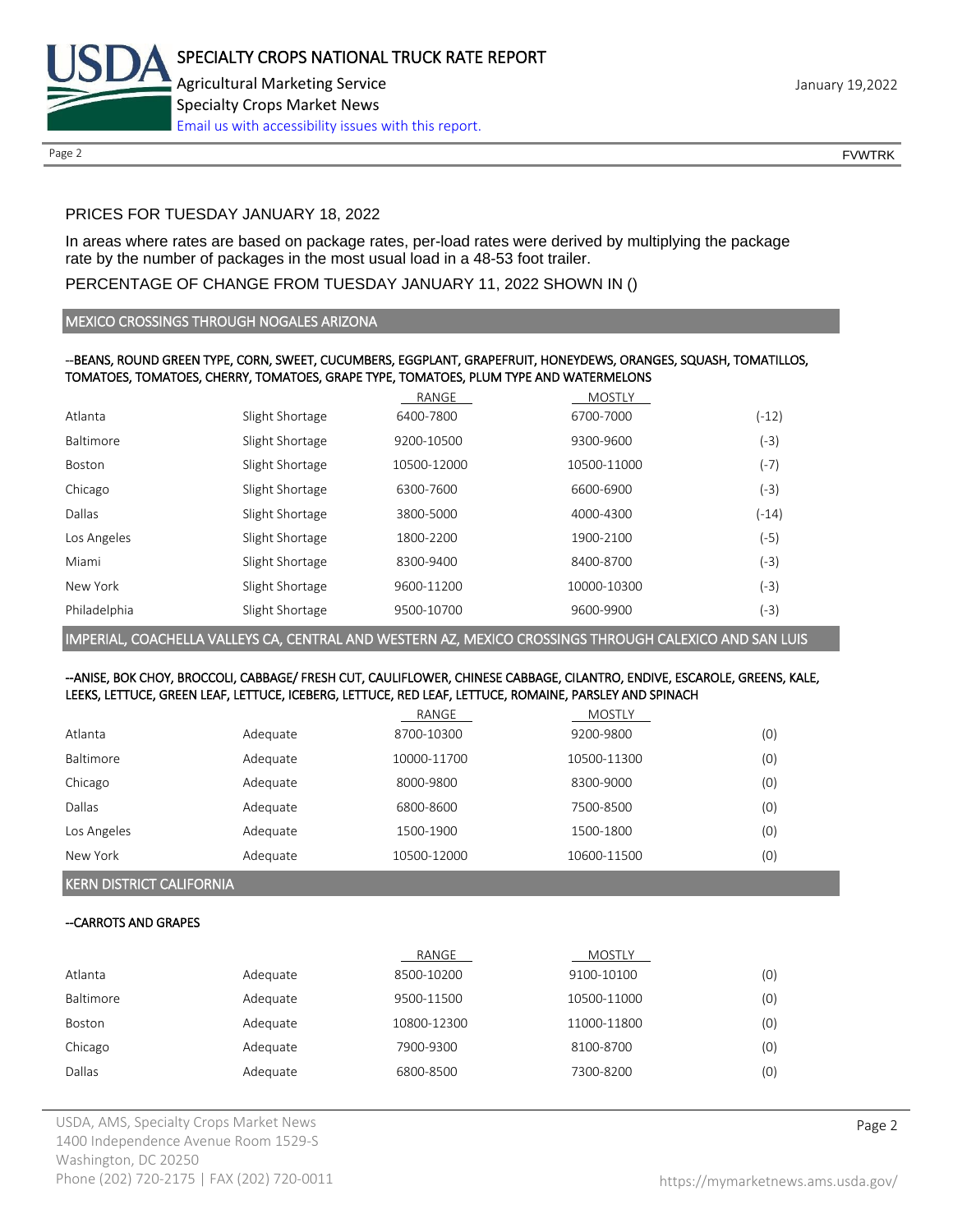

Page 3 FOUNTRK And the set of the set of the set of the set of the set of the set of the set of the set of the set of the set of the set of the set of the set of the set of the set of the set of the set of the set of the s

## OXNARD DISTRICT CALIFORNIA

## --ARTICHOKES, CABBAGE/ FRESH CUT, CELERY, CILANTRO, GREENS, KALE, LETTUCE, ROMAINE AND PARSLEY

|              |          | RANGE       | <b>MOSTLY</b> |     |
|--------------|----------|-------------|---------------|-----|
| Atlanta      | Adequate | 8800-10000  | 8800-9500     | (0) |
| Baltimore    | Adequate | 9500-11500  | 10000-11000   | (0) |
| Chicago      | Adequate | 7500-9000   | 8000-8900     | (0) |
| Dallas       | Adequate | 6500-8500   | 6600-7500     | (0) |
| Los Angeles  | Adequate | 1400-1600   |               | (0) |
| Philadelphia | Adequate | 10000-12000 | 10100-11000   | (0) |

## SANTA MARIA CALIFORNIA

#### --BROCCOLI, CAULIFLOWER, CELERY, LETTUCE, ICEBERG AND LETTUCE, ROMAINE

|              |          | RANGE       | <b>MOSTLY</b> |     |
|--------------|----------|-------------|---------------|-----|
| Baltimore    | Adequate | 10800-12000 | 10800-11300   | (0) |
| Boston       | Adequate | 11200-12500 | 11300-12000   | (0) |
| Chicago      | Adequate | 8000-9400   | 8000-8700     | (0) |
| Dallas       | Adequate | 6500-8500   | 7100-7700     | (0) |
| New York     | Adequate | 10500-12400 | 11300-12000   | (0) |
| Philadelphia | Adequate | 10300-12000 | 10300-11000   | (0) |

## SOUTH DISTRICT CALIFORNIA

#### --AVOCADOS, LEMONS, ORANGES AND TANGELOS

|                  |          | RANGE       | <b>MOSTLY</b> |  |
|------------------|----------|-------------|---------------|--|
| Atlanta          | Adequate | 9000-10100  | 9000-9600     |  |
| <b>Baltimore</b> | Adequate | 10400-11700 | 10400-11000   |  |
| Boston           | Adequate | 11000-12000 | 11100-11600   |  |
| Chicago          | Adequate | 8400-9400   | 8400-8900     |  |
| Dallas           | Adequate | 7800-8800   | 7800-8300     |  |
| Miami            | Adequate | 10800-11900 | 11000-11500   |  |
| New York         | Adequate | 10600-11800 | 10800-11300   |  |
| Philadelphia     | Adequate | 10500-11600 | 10500-11100   |  |
| Seattle          | Adequate | 5000-6600   | 5600-6200     |  |

## SAN LUIS VALLEY COLORADO

## --POTATOES

|           |          | RANGE     | MOSTLY |    |
|-----------|----------|-----------|--------|----|
| Atlanta   | Shortage | 3600-3825 |        | 10 |
| Baltimore | Shortage | 5625-6075 |        | 10 |

USDA, AMS, Specialty Crops Market News **Page 3** 1400 Independence Avenue Room 1529-S Washington, DC 20250 Phone (202) 720-2175 | FAX (202) 720-0011 <https://mymarketnews.ams.usda.gov/>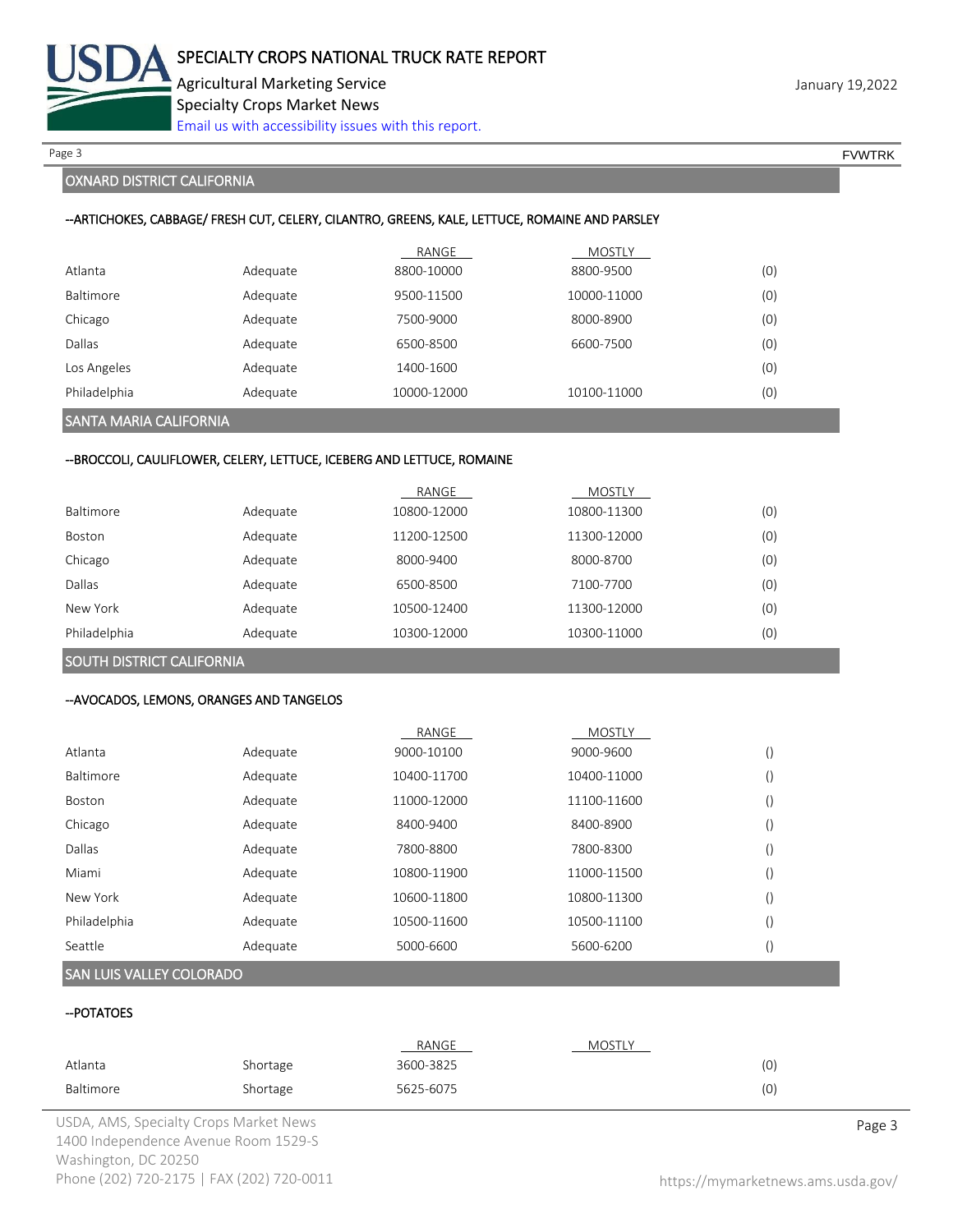

Agricultural Marketing Service **Agricultural Marketing Service** January 19,2022 Specialty Crops Market News

[Email us with accessibility issues with this report.](mailto:mars@ams.usda.gov?subject=508%20Inquiry/Report)

| Page 4       |          |           | <b>FVWTRK</b> |
|--------------|----------|-----------|---------------|
| Boston       | Shortage | 5850-5975 | (0)           |
| Dallas       | Shortage | 2250-2475 | (0)           |
| New York     | Shortage | 5850-6300 | (0)           |
| Philadelphia | Shortage | 5850-6300 | (0)           |

## CENTRAL AND SOUTH FLORIDA

## --BEANS, CABBAGE, CORN, SWEET, CUCUMBERS, EGGPLANT, ENDIVE, ESCAROLE, OKRA, PEPPERS, BELL TYPE, PEPPERS, OTHER, RADISHES, SQUASH, YELLOW STRAIGHTNECK, SQUASH, ZUCCHINI, STRAWBERRIES, TOMATOES, CHERRY, TOMATOES, GRAPE TYPE AND TOMATOES, PLUM TYPE

|              |          | RANGE     | <b>MOSTLY</b> |        |
|--------------|----------|-----------|---------------|--------|
| Atlanta      | Shortage | 1300-1800 | 1500-1800     | (0)    |
| Baltimore    | Shortage | 2900-3400 |               | $(+3)$ |
| Boston       | Shortage | 4500-4800 |               | $(+1)$ |
| Chicago      | Shortage | 3000-3200 | 3100-3200     | $(+2)$ |
| New York     | Shortage | 3800-4600 | 4200-4600     | $(+4)$ |
| Philadelphia | Shortage | 3400-3800 |               | $(+4)$ |
|              |          |           |               |        |

# IDAHO AND MALHEUR COUNTY OREGON

#### --ONIONS, DRY

|              |                 | RANGE      | <b>MOSTLY</b> |     |
|--------------|-----------------|------------|---------------|-----|
| Atlanta      | Slight Shortage | 7225-8075  |               | (0) |
| Baltimore    | Slight Shortage | 8288-8925  |               | (0) |
| Boston       | Shortage        | 9138-10625 |               | (0) |
| Chicago      | Shortage        | 5313-6375  |               | (0) |
| Dallas       | Slight Shortage | 5313-6375  |               | (0) |
| Los Angeles  | Slight Shortage | 2550-3400  |               | (0) |
| Miami        | Shortage        | 8925-10625 |               | (0) |
| New York     | Slight Shortage | 8925-10200 |               | (0) |
| Philadelphia | Shortage        | 8288-9350  |               | (0) |
|              |                 |            |               |     |

## UPPER VALLEY, TWIN FALLS-BURLEY DISTRICT IDAHO

#### --POTATOES

|             |          | RANGE     | <b>MOSTLY</b> |     |
|-------------|----------|-----------|---------------|-----|
| Atlanta     | Shortage | 6906-7756 |               | (0) |
| Baltimore   | Shortage | 8075-9244 |               | (0) |
| Boston      | Shortage | 8606-9669 |               | (0) |
| Chicago     | Shortage | 4569-5738 | 5000          | (0) |
| Dallas      | Shortage | 4569-5419 |               | (0) |
| Los Angeles | Shortage | 2550-3719 |               | (0) |
| Miami       | Shortage | 9138-9669 |               | (0) |

USDA, AMS, Specialty Crops Market News **Page 4** 1400 Independence Avenue Room 1529-S Washington, DC 20250 Phone (202) 720-2175 | FAX (202) 720-0011 <https://mymarketnews.ams.usda.gov/>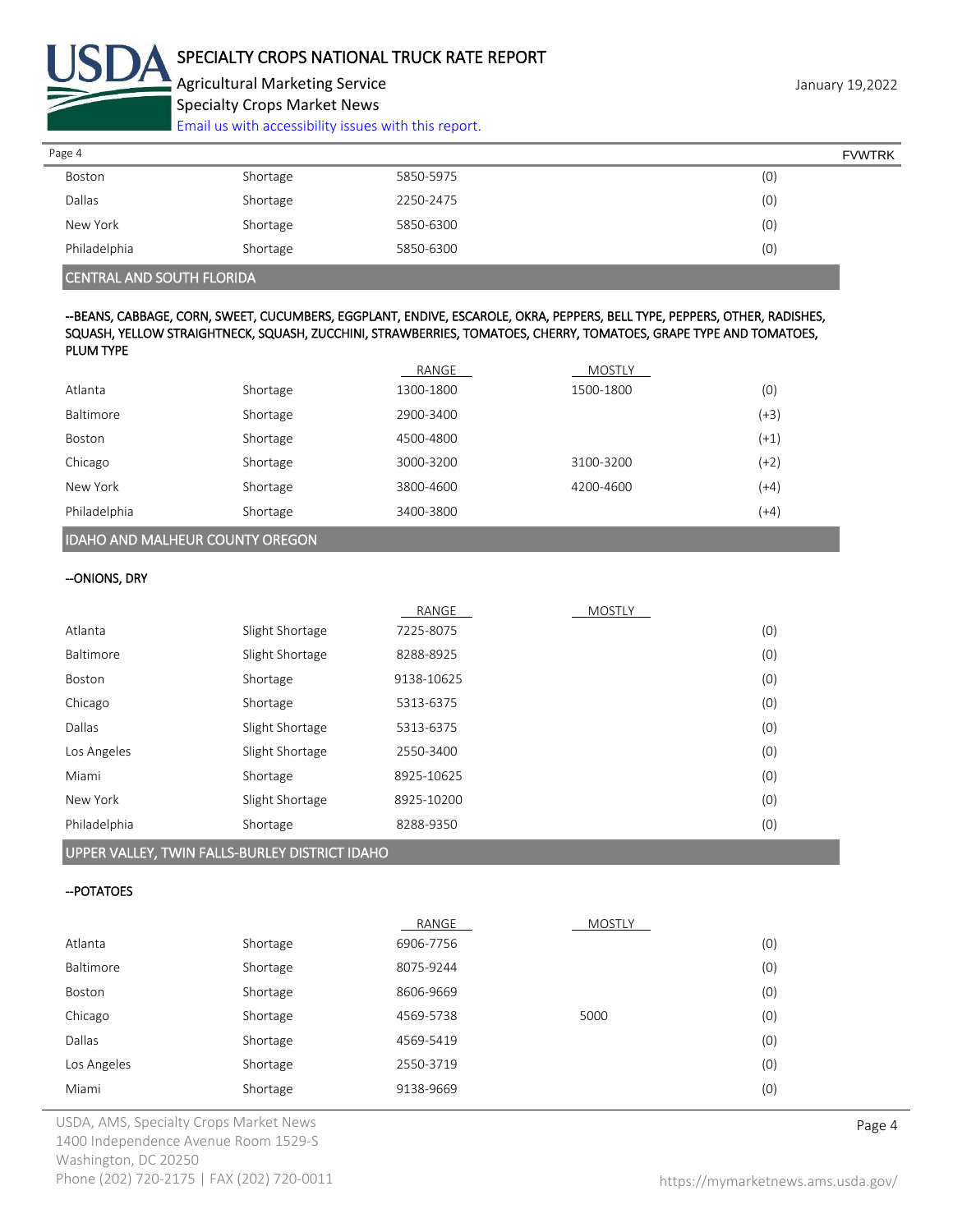

# SPECIALTY CROPS NATIONAL TRUCK RATE REPORT

Agricultural Marketing Service **Agricultural Marketing Service** January 19,2022 Specialty Crops Market News [Email us with accessibility issues with this report.](mailto:mars@ams.usda.gov?subject=508%20Inquiry/Report)

| Page 5                                    |                 |                    |                            |                 |
|-------------------------------------------|-----------------|--------------------|----------------------------|-----------------|
| New York                                  | Shortage        | 8819-9669          |                            | (0)             |
| Philadelphia                              | Shortage        | 8606-9244          |                            | (0)             |
| LOUISIANA                                 |                 |                    |                            |                 |
| -- SWEET POTATOES                         |                 |                    |                            |                 |
| Boston                                    | Adequate        | RANGE<br>5400-6000 | <b>MOSTLY</b><br>5600-6000 | (0)             |
| New York                                  | Adequate        | 5200-6000          | 5400-5800                  | $(+4)$          |
| <b>MICHIGAN</b>                           |                 |                    |                            |                 |
| -- APPLES AND POTATOES                    |                 |                    |                            |                 |
|                                           |                 | RANGE              | <b>MOSTLY</b>              |                 |
| Atlanta                                   | Slight Shortage | 3800-4200          |                            | (0)             |
| Baltimore                                 | Slight Shortage | 3300-3500          |                            | (0)             |
| Chicago                                   | Slight Shortage | 1200-1300          |                            | (0)             |
| Dallas                                    | Slight Shortage | 3500-3700          |                            | (0)             |
| New York                                  | Slight Shortage | 4000-4200          |                            | (0)             |
| Philadelphia                              | Slight Shortage | 3800-4100          |                            | (0)             |
| MINNESOTA-NORTH DAKOTA (RED RIVER VALLEY) |                 |                    |                            |                 |
| -- POTATOES                               |                 |                    |                            |                 |
|                                           |                 | RANGE              | <b>MOSTLY</b>              |                 |
| Atlanta                                   | Slight Shortage | 7955-8170          |                            | $(+29)$         |
| Boston                                    | Shortage        | 7095-8493          |                            | (0)             |
| Chicago                                   | Shortage        | 3010-3870          | 3440-3870                  | $(+13)$         |
| Dallas                                    | Slight Shortage | 5375-6450          | 6020-6450                  | $(+21)$         |
| Miami                                     | Shortage        | 9000-11000         |                            | $(+22)$         |
| Philadelphia                              | Shortage        | 5375-8170          | 7955-8170                  | $(+44)$         |
| MISSISSIPPI                               |                 |                    |                            |                 |
| <b>FIRST REPORT</b><br>-- SWEET POTATOES  |                 |                    |                            |                 |
|                                           |                 | RANGE              | <b>MOSTLY</b>              |                 |
| Atlanta                                   | Slight Shortage | 1600-1800          |                            | $\left(\right)$ |
| --SWEET POTATOES                          |                 |                    |                            |                 |
|                                           |                 | RANGE              | <b>MOSTLY</b>              |                 |
|                                           |                 |                    |                            |                 |
| Chicago                                   | Adequate        | 1800-2600          | 2000-2600                  | (0)             |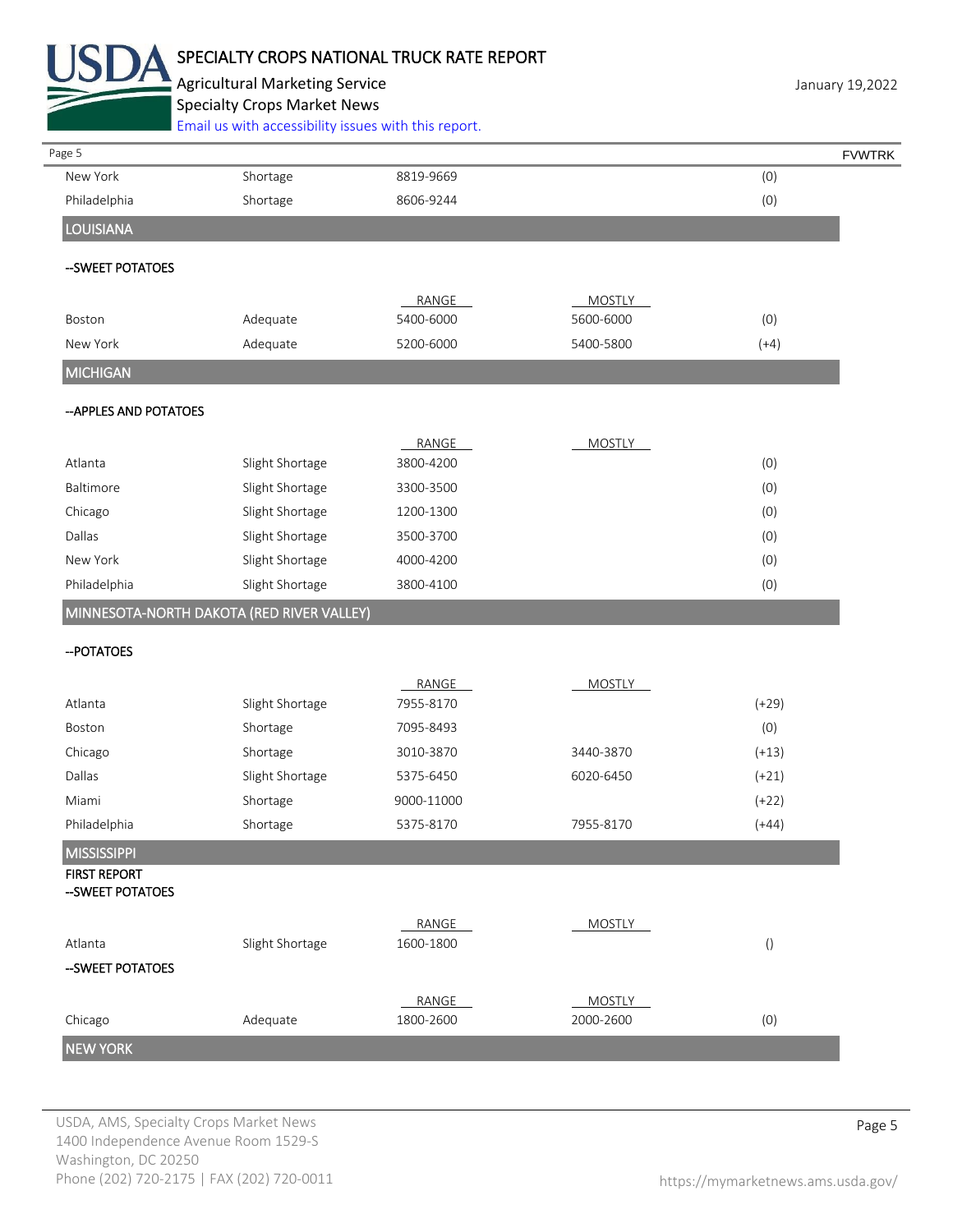

Agricultural Marketing Service **Marketing Service** January 19,2022 Specialty Crops Market News

[Email us with accessibility issues with this report.](mailto:mars@ams.usda.gov?subject=508%20Inquiry/Report)

Page 6 FVWTRK

| <b>APPI</b> |  |
|-------------|--|
|             |  |

|                  |                 | RANGE     | <b>MOSTLY</b> |     |
|------------------|-----------------|-----------|---------------|-----|
| Atlanta          | Slight Shortage | 5000-6000 |               | (0) |
| <b>Baltimore</b> | Slight Shortage | 4000-5000 |               | (0) |
| Boston           | Slight Shortage | 4000-4500 | 4500-4500     | (0) |
| Miami            | Slight Shortage | 6000-7000 |               | (0) |
| New York         | Slight Shortage | 1800-4000 | 3000-4000     | (0) |
| Philadelphia     | Slight Shortage | 4000-5000 |               | (0) |

## EASTERN NORTH CAROLINA

#### --SWEET POTATOES

|                                      |                 | RANGE     | <b>MOSTLY</b> |     |
|--------------------------------------|-----------------|-----------|---------------|-----|
| Atlanta                              | Slight Shortage | 2500-2500 |               | (0) |
| Baltimore                            | Slight Shortage | 1800-2000 |               | (0) |
| Boston                               | Slight Shortage | 4000-4000 |               | (0) |
| Chicago                              | Slight Shortage | 3500-3500 |               | (0) |
| Miami                                | Slight Shortage | 3000-3000 |               | (0) |
| New York                             | Slight Shortage | 2500-3000 |               | (0) |
| Philadelphia                         | Slight Shortage | 2200-2400 |               | (0) |
| MEXICO CROSSINGS THROUGH SOUTH TEXAS |                 |           |               |     |

#### --BROCCOLI, CARROTS, CHAYOTE, CILANTRO, CUCUMBERS, GRAPEFRUIT, LIMES, MANGOES, ORANGES, PAPAYA, PEPPERS, ANAHEIM, PEPPERS, BELL TYPE, PEPPERS, HABANERO, PEPPERS, JALAPENO, PEPPERS, POBLANO, PEPPERS, SERRANO, PINEAPPLES, TOMATILLOS, TOMATOES, TOMATOES, GRAPE TYPE, TOMATOES, PLUM TYPE AND WATERMELONS

|              |                 | RANGE     | <b>MOSTLY</b> |         |
|--------------|-----------------|-----------|---------------|---------|
| Atlanta      | Slight Shortage | 5000-5600 | 5100-5200     | $(-5)$  |
| Baltimore    | Slight Shortage | 7200-8500 | 7500-7600     | $(+3)$  |
| Boston       | Slight Shortage | 8000-8500 | 8200-8300     | $(-2)$  |
| Chicago      | Slight Shortage | 4500-5400 | 4600-4800     | $(-11)$ |
| Dallas       | Slight Shortage | 1700-2200 | 1900-2100     | (-5)    |
| Los Angeles  | Slight Shortage | 3500-4200 | 3800-4000     | (-9)    |
| Miami        | Slight Shortage | 6000-6500 | 6200-6300     | $(-1)$  |
| New York     | Slight Shortage | 7800-8400 | 7900-8100     | (-3)    |
| Philadelphia | Slight Shortage | 6800-8200 | 7500-7700     | $(-1)$  |
| Seattle      | Slight Shortage | 8200-9000 | 8500-8700     | (-6)    |
|              |                 |           |               |         |

## COLUMBIA BASIN WASHINGTON

#### --ONIONS, DRY AND POTATOES

|                      |                                           | RANGE      | MOSTLY |                                    |
|----------------------|-------------------------------------------|------------|--------|------------------------------------|
| Atlanta              | Shortage                                  | 8738-10200 |        | (0)                                |
|                      | USDA, AMS, Specialty Crops Market News    |            |        | Page 6                             |
|                      | 1400 Independence Avenue Room 1529-S      |            |        |                                    |
| Washington, DC 20250 |                                           |            |        |                                    |
|                      | Phone (202) 720-2175   FAX (202) 720-0011 |            |        | https://mymarketnews.ams.usda.gov/ |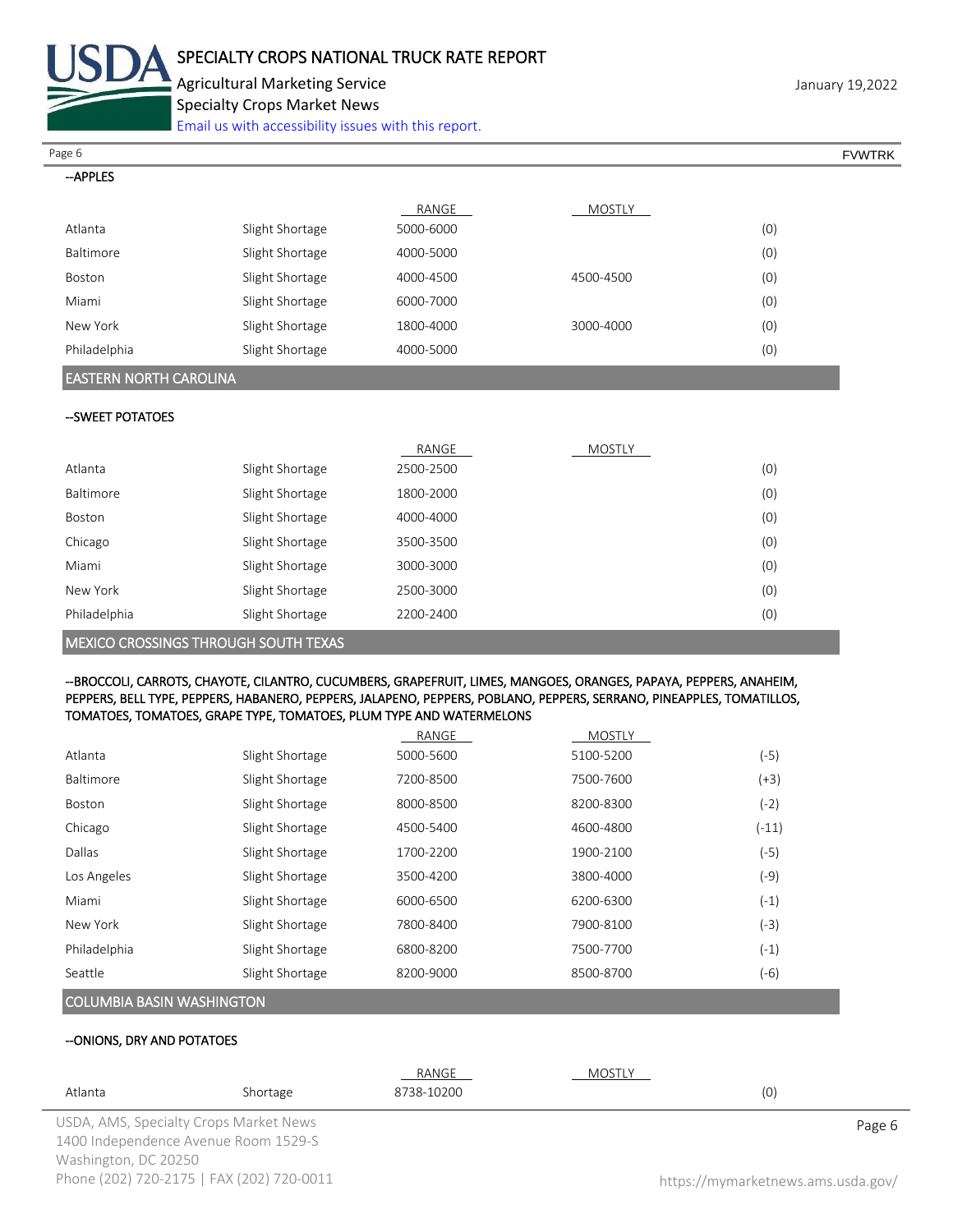

Agricultural Marketing Service **Marketing Service** January 19,2022 Specialty Crops Market News

[Email us with accessibility issues with this report.](mailto:mars@ams.usda.gov?subject=508%20Inquiry/Report)

| Page 7        |          |             | <b>FVWTRK</b> |
|---------------|----------|-------------|---------------|
| <b>Dallas</b> | Shortage | 8100-8500   | (0)           |
| Los Angeles   | Shortage | 3400-4250   | (0)           |
| Miami         | Shortage | 10700-11475 | (0)           |
| New York      | Shortage | 10400-11900 | (0)           |

YAKIMA VALLEY AND WENATCHEE DISTRICT WASHINGTON

## --APPLES AND PEARS

|               |                 | RANGE       | <b>MOSTLY</b> |        |
|---------------|-----------------|-------------|---------------|--------|
| Atlanta       | Slight Shortage | 10500-13000 | 11500-12500   | (0)    |
| Baltimore     | Slight Shortage | 11200-13500 | 12000-13000   | (0)    |
| <b>Boston</b> | Slight Shortage | 13000-15000 | 13500-15000   | (0)    |
| Chicago       | Slight Shortage | 9000-11000  | 9500-10500    | (0)    |
| Dallas        | Slight Shortage | 8500-10500  | 8800-9800     | $(-2)$ |
| Los Angeles   | Slight Shortage | 4000-5800   | 4000-5000     | (0)    |
| Miami         | Slight Shortage | 12500-15000 | 13000-15000   | (0)    |
| New York      | Slight Shortage | 12000-15000 | 13000-14500   | (0)    |
| Philadelphia  | Slight Shortage | 11500-13500 | 12500-13500   | (0)    |
| Seattle       | Slight Shortage | 1000-1100   |               | (0)    |

CENTRAL WISCONSIN

## --ONIONS, DRY AND POTATOES

|              |          | RANGE     | MOSTLY    |     |
|--------------|----------|-----------|-----------|-----|
| Atlanta      | Shortage | 4250-5400 | 4675-4800 | (0) |
| Baltimore    | Shortage | 4250-4675 | 4500-4675 | (0) |
| Boston       | Shortage | 4675-5200 |           | (0) |
| Chicago      | Shortage | 1275-1700 | 1275-1300 | (0) |
| Miami        | Shortage | 6500-6800 |           | (0) |
| New York     | Shortage | 4675-5100 | 5000-5100 | (0) |
| Philadelphia | Shortage | 4250-4675 | 4500-4675 | (0) |